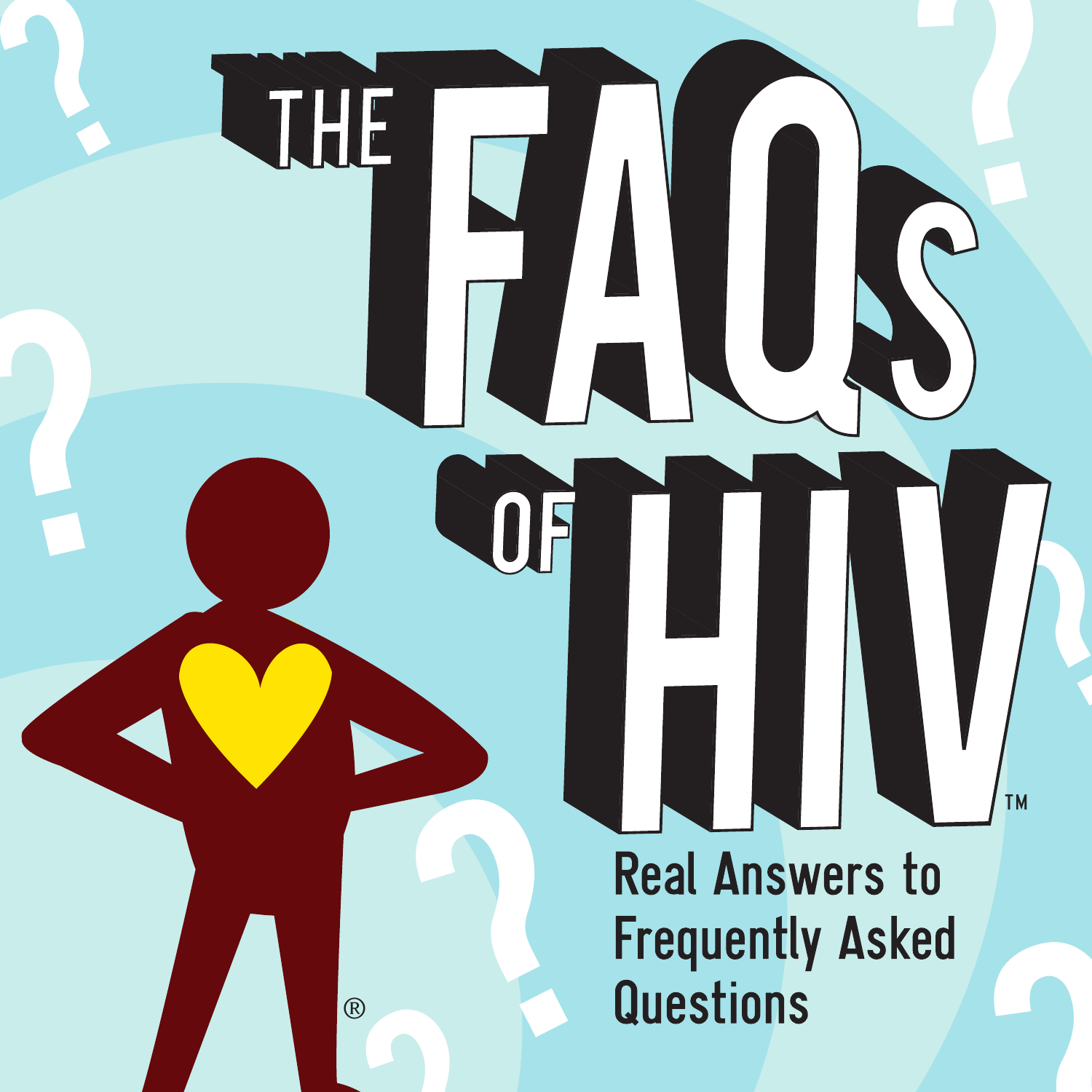# SERIOUSLY...

If you've been diagnosed with HIV, know someone who has or if you're living a lifestyle in which you're likely to catch the disease, no doubt you have concerns. This book will lay those common, frequently asked questions out for you and answer them in plain talk.

HIV and AIDS are ongoing illnesses, and the world has made great strides in understanding and fighting these conditions during the last 30 years.

Remember this: Knowledge is power. The more you know, the better armed you'll be at fighting this destructive virus or protecting yourself from ever getting it in the first place.

Be smart. Be strong.

DISCLAIMER. This book provides general information about HIV and related issues. The information does not constitute medical advice and is not intended to be used for the diagnosis or treatment of a health problem or as a substitute for consulting a licensed health professional. Consult with a qualified physician or health care practitioner to discuss specific individual health needs and to professionally address personal medical concerns.

© 2011 Centene Corporation. All rights reserved. All materials are exclusively owned by Centene Corporation and are protected by United States and international copyright law. No part of this publication may be reproduced, distributed, displayed, stored in a retrieval system, or transmitted in any form or by any means, electronic, mechanical, photocopying, recording, or otherwise, without the prior written permission of Centene Corporation. You may not alter or remove any trademark, copyright or other notice. MCARE14-00018E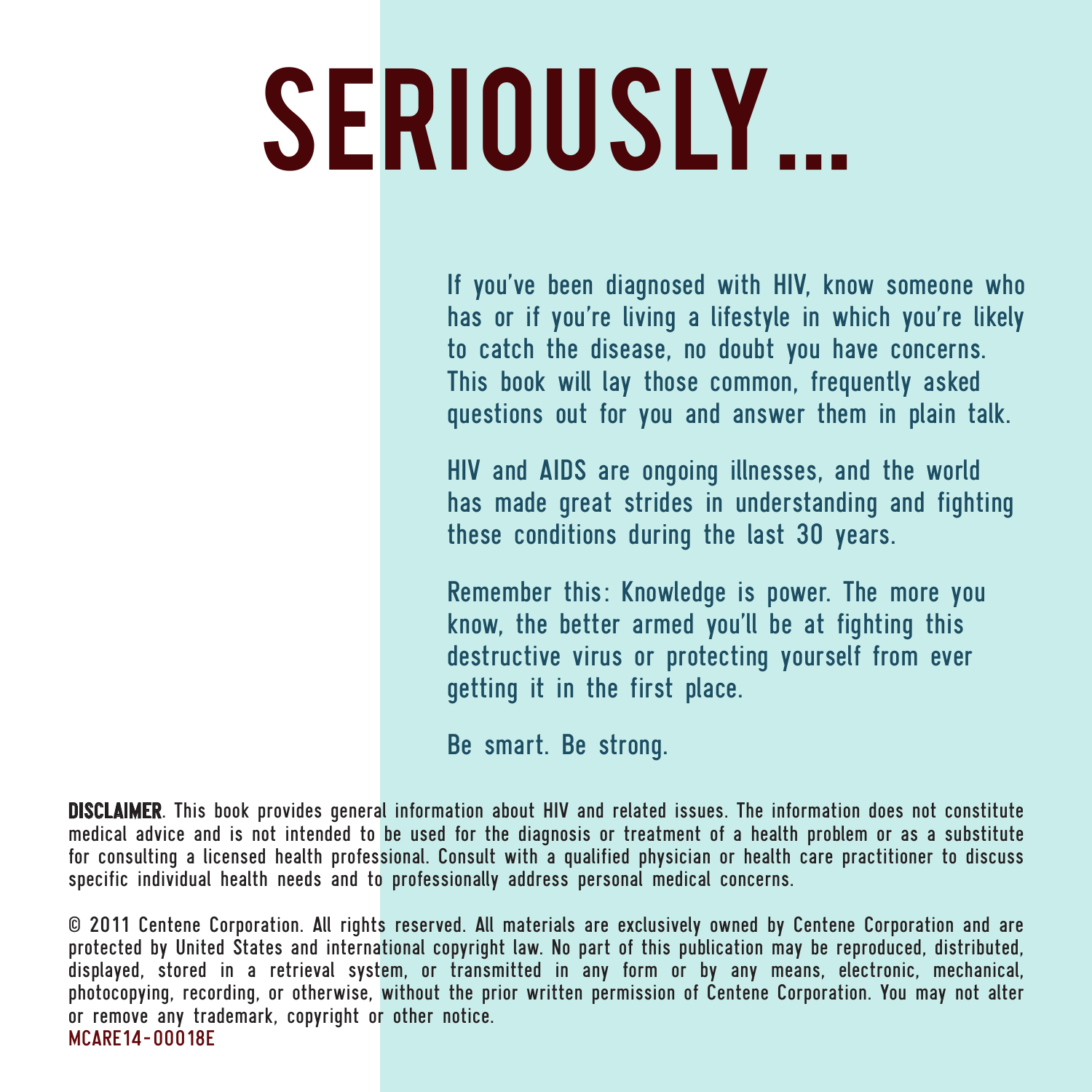# THE FAQs OF HIV™ Table of Contents

[BASIC DEFINITIONS](#page-3-0) [A DEADLY GAME OF CATCH](#page-5-0) [HIV BY THE NUMBERS](#page-7-0) [MYTHS & MISCONCEPTIONS](#page-8-0) [PREVENTION AND KNOWLEDGE](#page-10-0) [GETTING TESTED FOR HIV](#page-12-0) [DISCUSSING HIV/AIDS WITH YOUR KIDS](#page-14-0) [TO TELL THE TRUTH](#page-16-0) **[THE TREATMENT PLAN](#page-18-0)** [SEEKING SUPPORT](#page-21-0)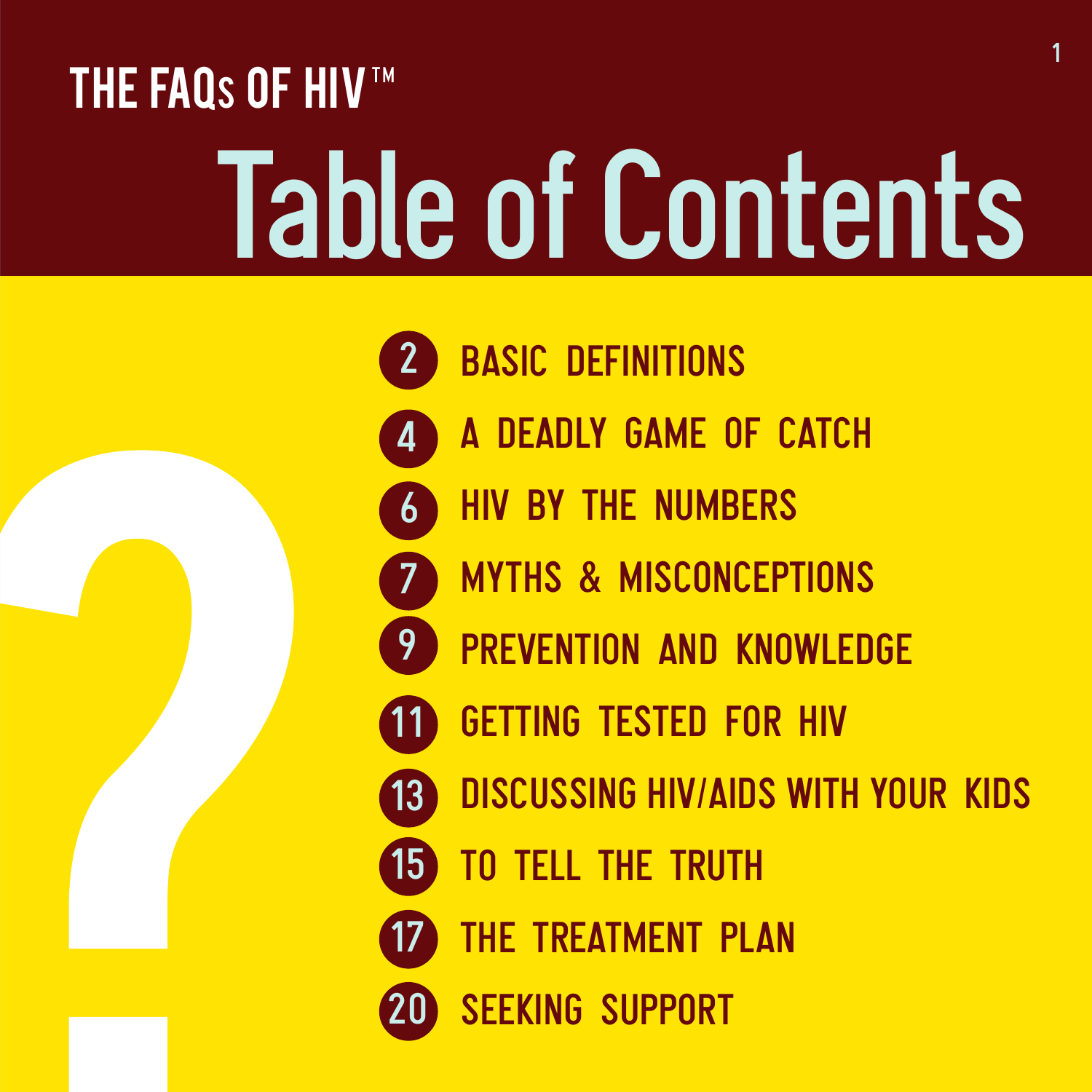### <span id="page-3-0"></span>BASIC DEFINITIONS of HIV

### **Talking** the Talk

Before we get too deep into this discussion, it's important to know what all these letters stand for and what they mean. Here are some basic terms to know and understand.

| $HIV =$<br><b>Human</b><br><b>Immunodeficiency</b><br><b>Virus</b>  | The virus that causes AIDS. This virus<br>weakens your ability to fight infections and<br>disease. Being HIV positive does not mean you<br>automatically have AIDS, but if left untreated, it<br>can lead to AIDS.                                                                                                                  |
|---------------------------------------------------------------------|-------------------------------------------------------------------------------------------------------------------------------------------------------------------------------------------------------------------------------------------------------------------------------------------------------------------------------------|
| $AIDS =$<br><b>Acquired Immune</b><br><b>Deficiency</b><br>Syndrome | The last stage of HIV infection. When a person's $CD4+$<br>cell count drops to a low level, the ability to fight<br>certain cancers is lost. AIDS-defining illnesses are<br>defined as those bearing conditions leading to immune<br>system failure. Early detection and treatment of HIV<br>can often prevent progression to AIDS. |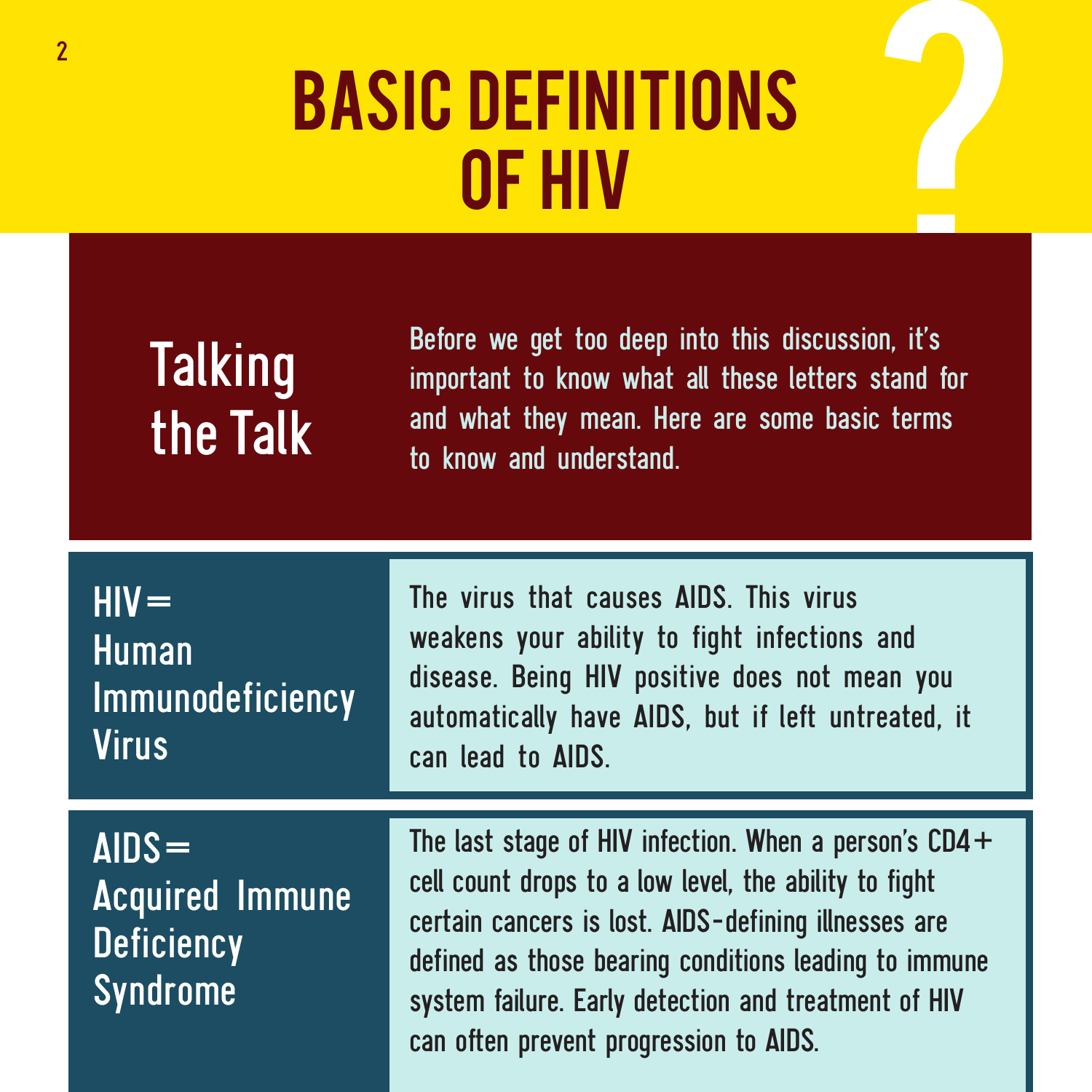#### $STD =$ **Sexually Transmitted Disease**

Any disease that is transferred from one person to another through sexual contact. Also known as venereal disease.

T-CELLS This type of white blood cell matures in the thymus<br>
T-CELLS (T) and is an important part of the immune system<br>
that fights pathogans and infaction (T) and is an important part of the immune system that fights pathogens and infection.

 $CD4+$ CELLS A classification of T-cells, referring to those that carry the CD4+ antigen. Most of these are helper cells that fight infection. When an HIV sufferer's  $CD4+$  count is less than 200, he or she is said to have AIDS, and a risk of infection is extremely high. A blood test given by a doctor can determine your CD4+ count.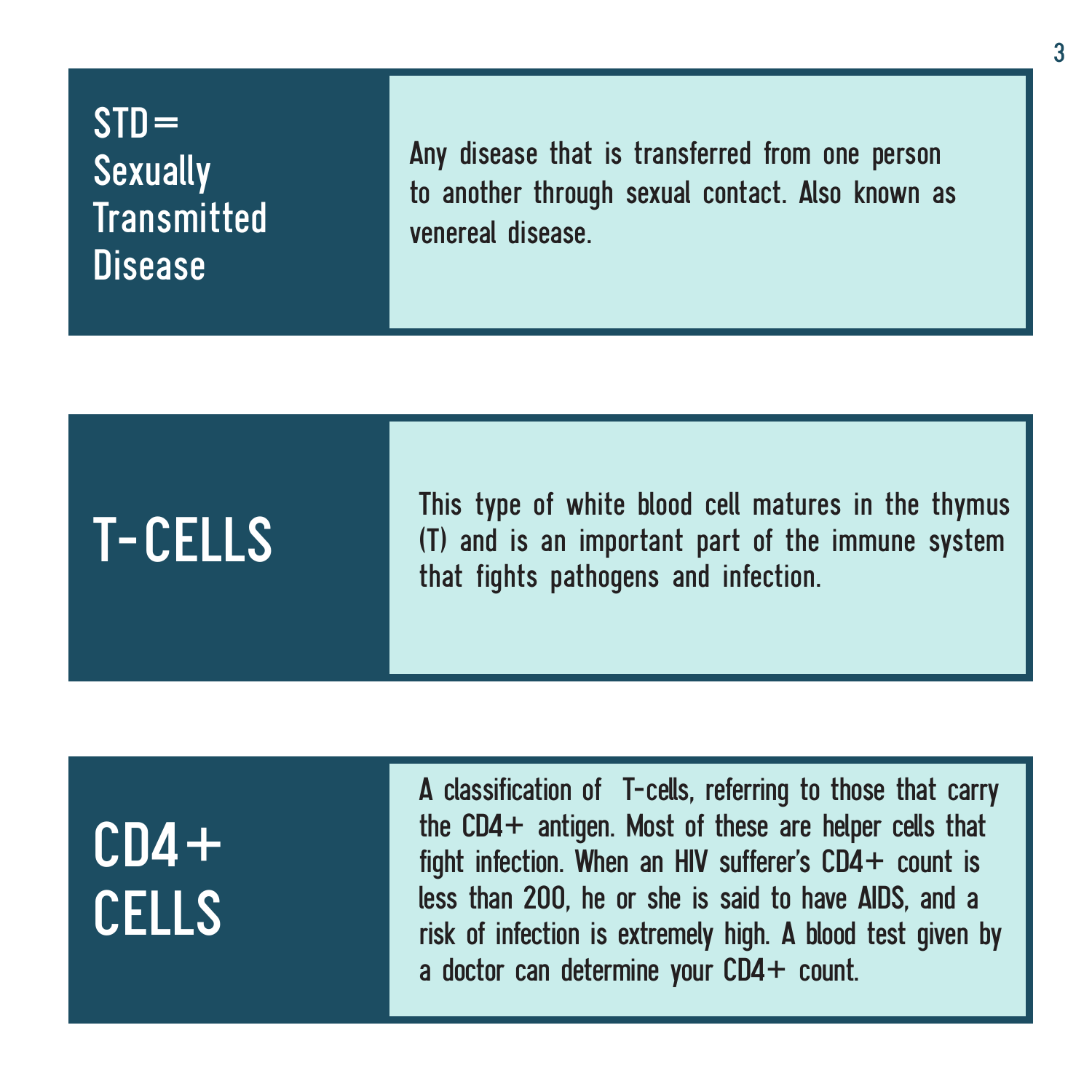## A DEADLY GAME OF CATCH

<span id="page-5-0"></span>4

Certain activities run a higher risk of contracting HIV. These activities are:

### Having unprotected sex.

#### Q: How do people catch HIV?

A: Someone can get HIV when an infected person passes the virus to him or her through body fluids entering the bloodstream. These include:

● Blood ● Semen

Vaginal fluids

● Breast milk

Vaginal or anal intercourse without the use of a condom, or oral sex without a latex barrier with an infected person greatly increases the chances of catching the virus.

### Sharing needles.

Using contaminated hypodermic needles to inject drugs into the bloodstream increases the chance for infection. HIV can also be transmitted by dirty tattoo needles or body piercing needles.

#### Receiving a blood transfusion from an infected person.

While all blood is thoroughly tested before a transfusion in the U.S. and Western Europe, some underdeveloped nations run the risk of passing contaminated blood to recipients of transfusions.

### Being born to a mother with HIV.

An infected mother can pass the virus on to her baby during pregnancy, at delivery or through breast milk.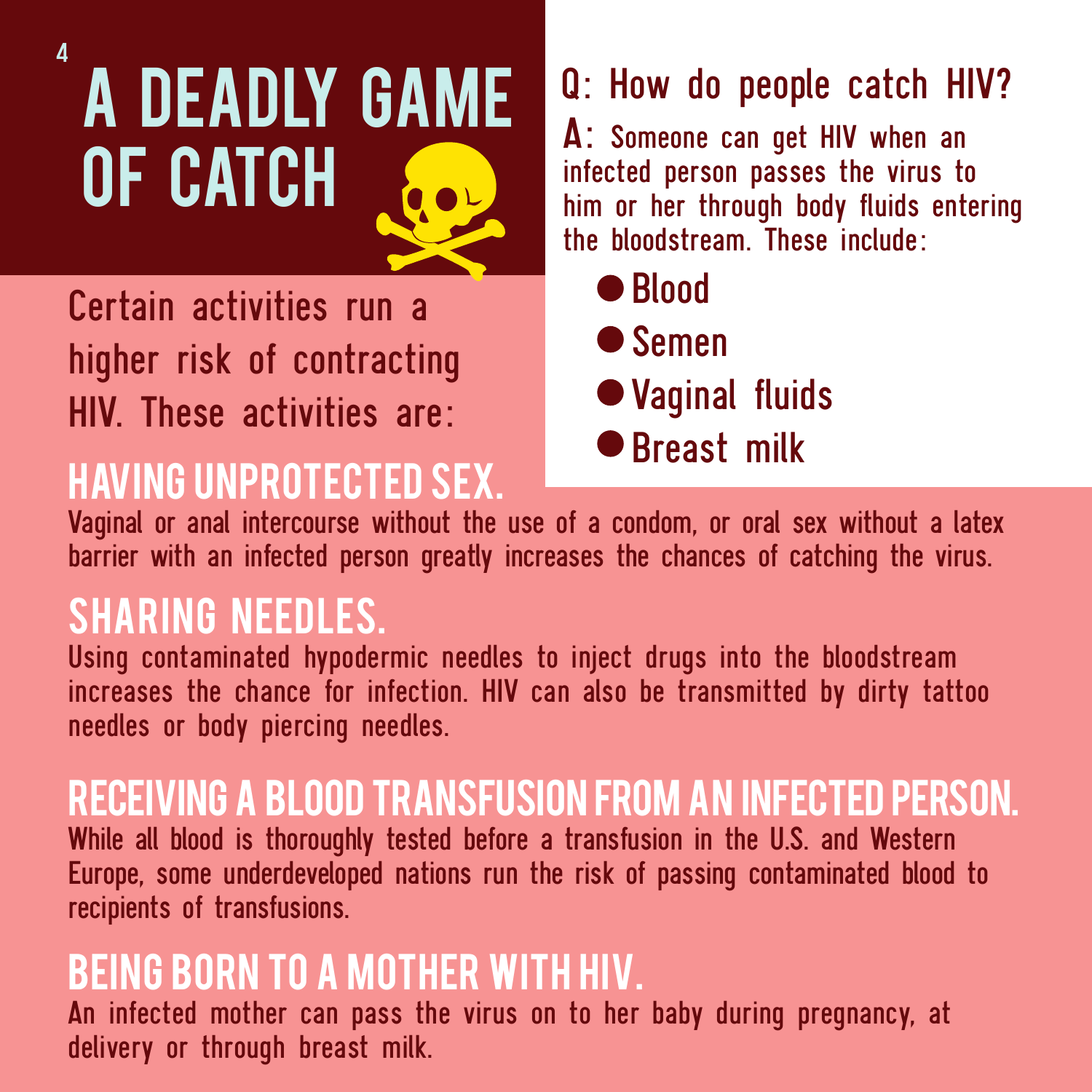Q: Who can get HIV?<br>A: Anyone. Young, old, male, female, rich, poor, and any nationality, regardless of sexual preferences. And once you have it, you can spread it to others.



### Where can the **A.The HIV virus can enter the virus enter the bloodstream** through: bloodstream through:

- **A**the mouth
- $\bullet$  the sex organs
- **o**the anus
- broken skin, including from needles and injections

CHECK IT OUT! [webmd.com/hiv-aids/guide/](http://www.webmd.com/hiv-aids/guide/sexual-health-aids) [sexual-health-aids](http://www.webmd.com/hiv-aids/guide/sexual-health-aids)

### THE TIP-OFF

It's important for healthcare workers to take extra precautions. Some have become infected from handling HIV-tainted blood or needles.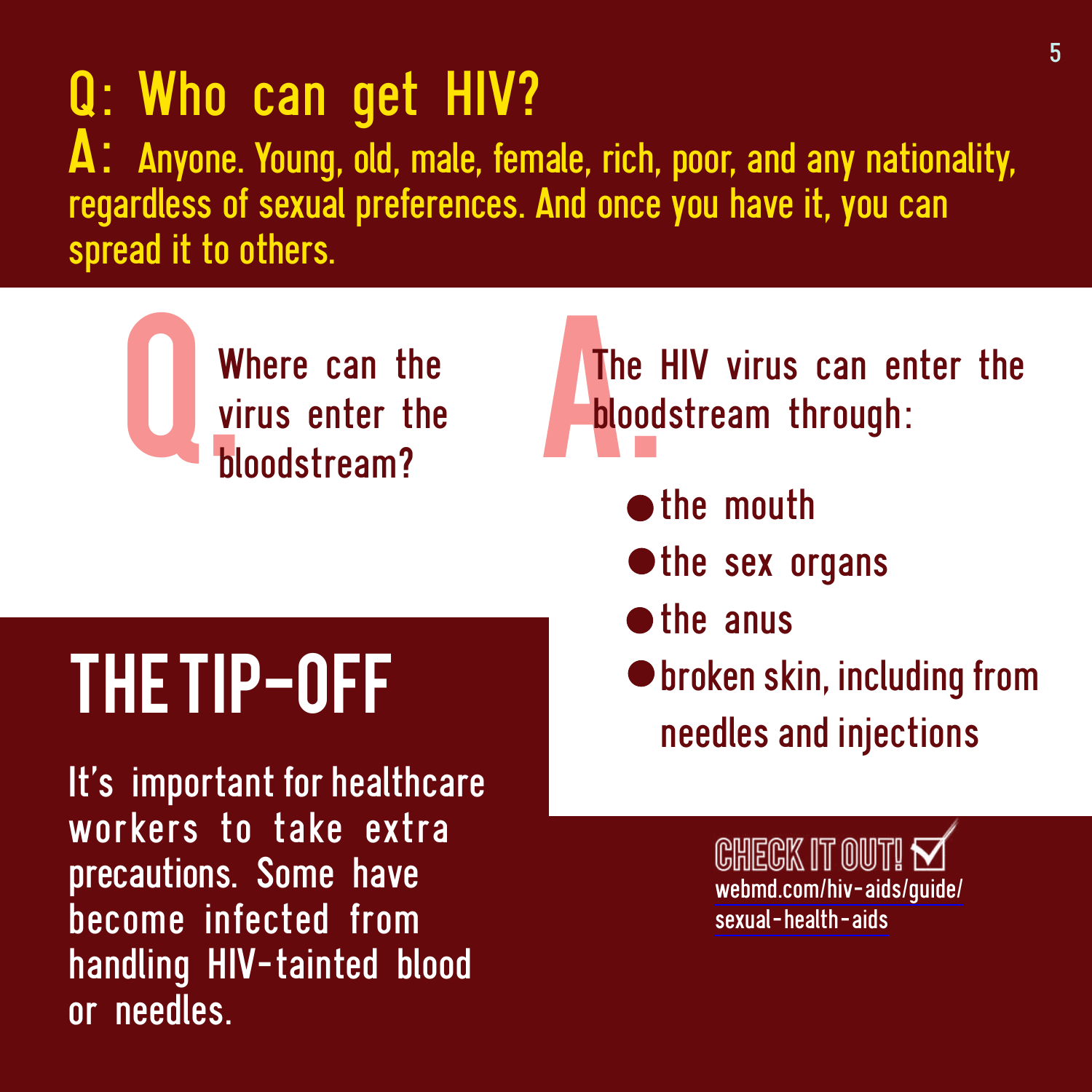### <span id="page-7-0"></span>HIV BY THE  $#$  NUMBERS  $\%$ <sup>6</sup> Q: How many people throughout

the world now live with HIV?

A: More than 33 million.

Q: How many people in the U.S. have died from AIDS?

A: According to the Centers for Disease Control, an estimated 583,298 people have died from AIDS since it was first diagnosed in 1981.

Q: What percentage of people living with HIV are men who have living with HIV are women? sex with men?

Q: What percentage of people

 $A: 48%$ 

 $\Delta$  25%

Q: How many known cures are there for AIDS?

A: 0. While modern medicine races to find a cure for HIV and AIDS, one has yet to be discovered. Breakthroughs in drugs have created effective treatments to keep infection down and slow the onset of AIDS, but a certifiable cure remains a hope for the future.

#### Q: How many HIV and AIDS drugs are available?

A: There are more than 20 approved antiretroviral drugs but they're not all licensed or available in every country.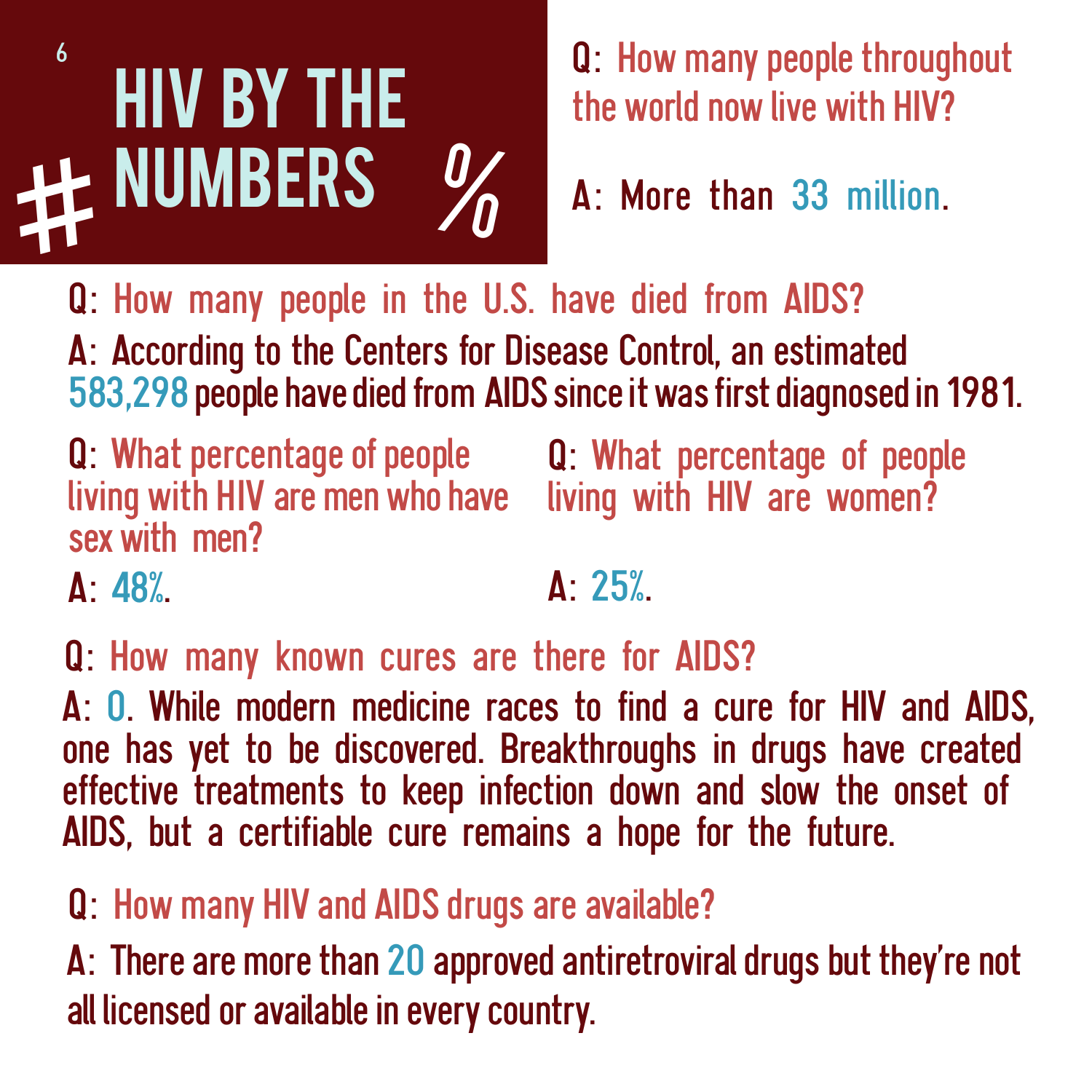### <span id="page-8-0"></span>THE MOST COMMON MYTHS & MISCONCEPTIONS ABOUT HIV

Q: Can you get AIDS from just touching or hugging an infected person, or from touching their stuff? A: No.

You CAN'T get it from: Public restroom use Swimming pools Day-to-day contact at work or school Shaking hands

Drinking from a glass someone touched Being exposed to sneezing or coughing from an infected person



The Centers for Disease Control and Prevention (CDC) has only recorded one case of possible HIV transmission through kissing. It involved an HIV-infected man with gum disease and a sexual partner also with significant gum disease. Closed mouth kissing is essentially a no-risk situation.

Q: Can HIV be transmitted through oral sex? A: While the risk is not nearly as high as in vaginal or anal sex, HIV can be transmitted through both insertive and receptive oral sex. When body fluids can enter the bloodstream through cuts or gum tissue breaks, the threat is greater.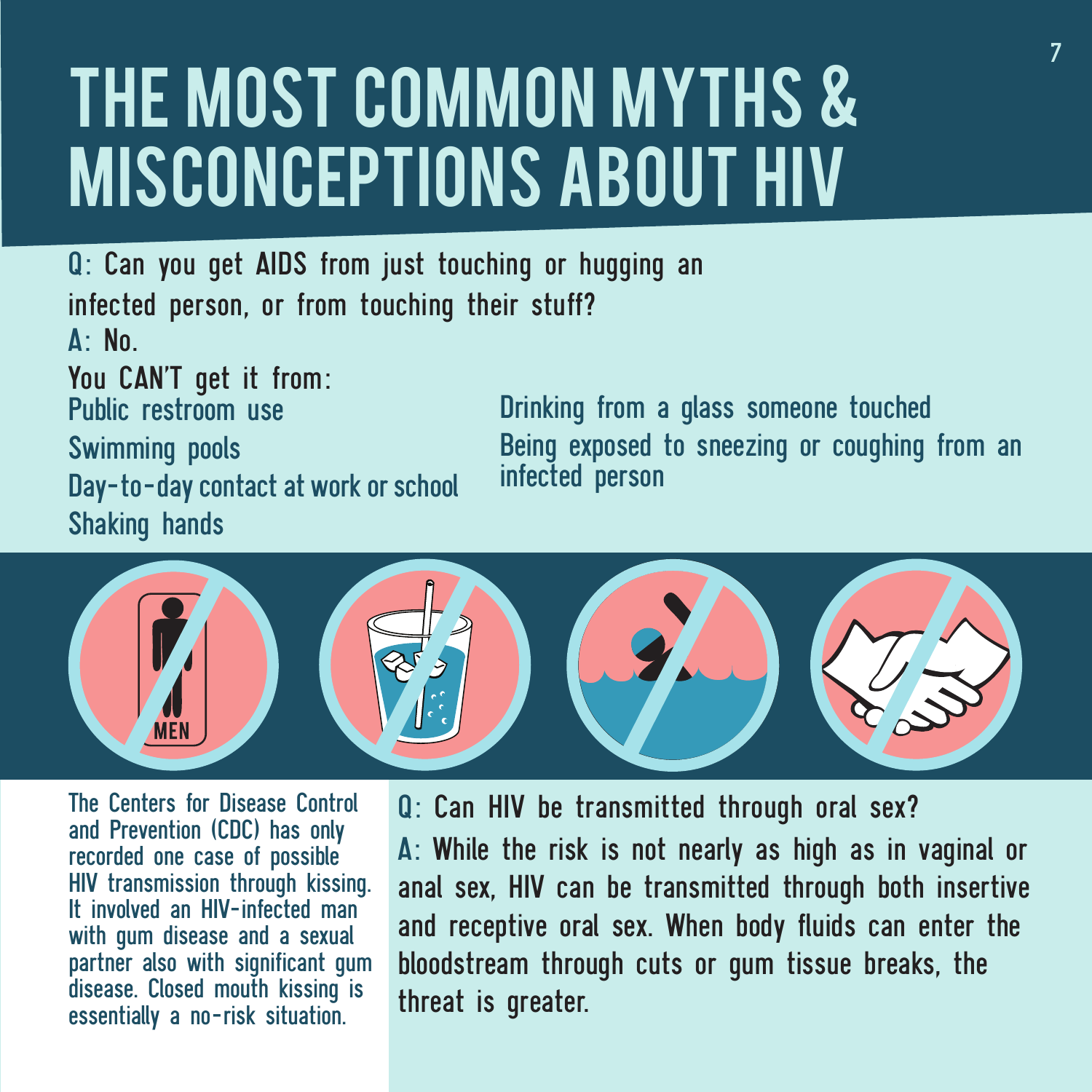#### Q: Does HIV only affect homosexual men and drug users?

A: Nope. HIV can infect anybody. In the U.S., the main way to become infected for men is from homosexual sex, while for women it is heterosexual sex. Using condoms properly reduces the risk of contracting the virus.

#### Q: Does being HIV positive mean my life is over?

 $\Delta$ : The death rate from AIDS in the early days of the epidemic was definitely high. But what seemed like an instant death sentence 25 years ago is not the same today. New drugs allow HIV-positive people to live longer, as well as those with AIDS.

#### Q: Can HIV be transmitted by mosquitoes?

A: No. Mosquitoes don't inject the blood of previous victims into new ones when they bite. They do inject saliva, which may carry diseases such as malaria, dengue fever, West Nile virus and yellow fever. Those illnesses can be transmitted into a mosquito's victim. But HIV is not transmitted in the same way.



### IP-NF

Many myths surround HIV/AIDS. The best defense is educating yourself with the truth. Ask your doctor or specialist about any concerns you have. Read up from trusted medical materials and sources.

CHECK IT OUT!  $\bf \nabla$ [en.wikipedia.org/wiki/](https://en.wikipedia.org/wiki/Misconceptions_about_HIV_and_AIDS) [Misconceptions\\_about\\_](https://en.wikipedia.org/wiki/Misconceptions_about_HIV_and_AIDS) [HIV\\_and\\_AIDS](https://en.wikipedia.org/wiki/Misconceptions_about_HIV_and_AIDS)

#### REMEMBER THIS

The word on the street is very often filled with bad information. Get the facts, not the rumors.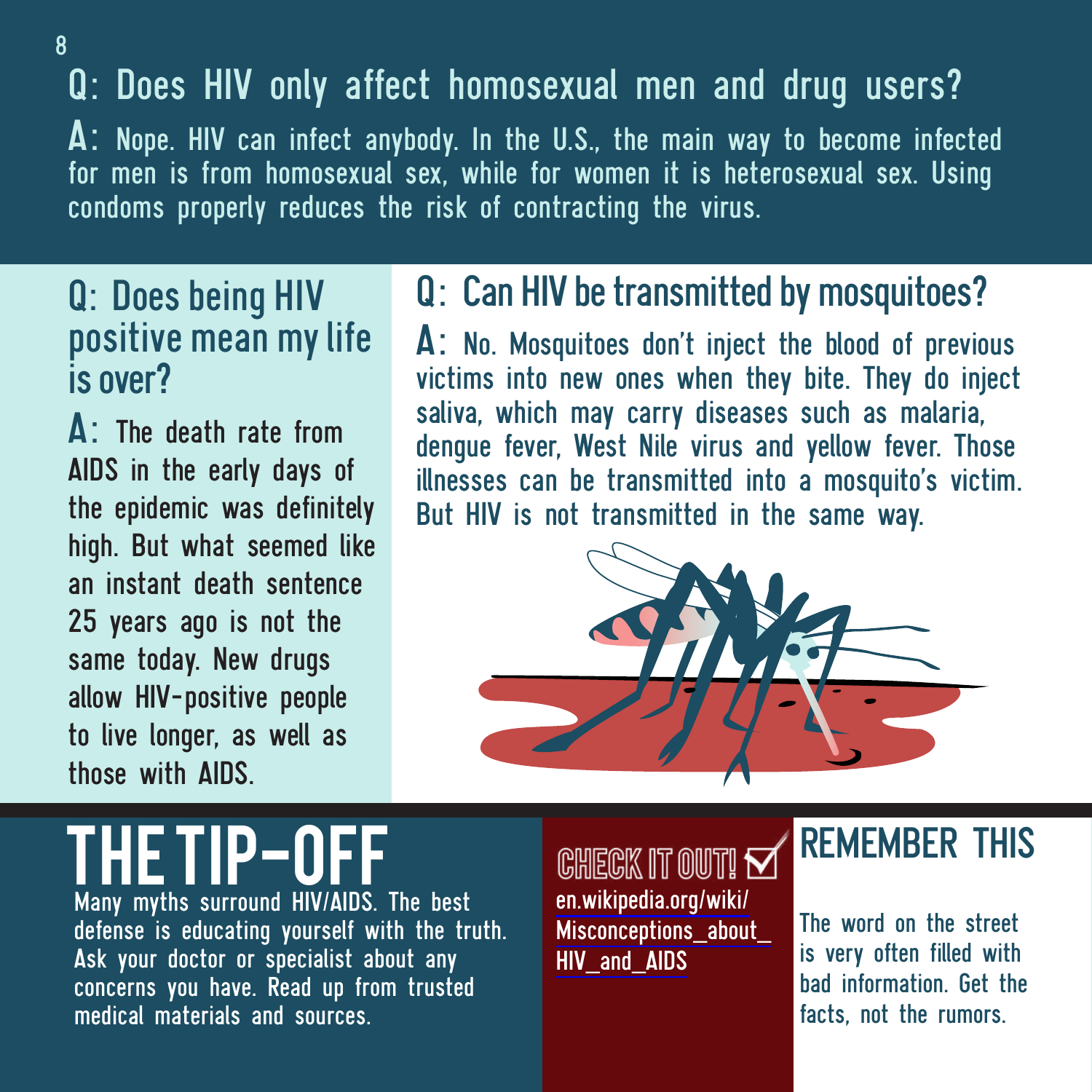### <span id="page-10-0"></span>THE BEST DEFENSE Prevention and Knowledge

Knowing how to keep from getting HIV is important. The more knowledge you have about preventing the sickness, the better equipped you'll be to fight off the risk.

#### Q: Are latex condoms really effective in preventing HIV?

A: When you use latex condoms (or rubbers) regularly and correctly, they are protection from passing on HIV to another person. Condom use can't always protect against HIV. The best way to avoid passing on HIV is to not have sex or to be in a long-term relationship where each person is not having sex with others. Make sure your long-term partner has been tested for HIV and is not infected!

#### Q: How can I keep from getting HIV?

A: Avoid the sex activities that put you at the greatest risk. Always protect yourself. You can do that by:

- Using latex condoms each and every time you have vaginal, anal and oral sex.
- Avoid using condoms made from animal products.
- Use water-based lubricants instead of oil-based, which can weaken condoms.
- Never share needles to take drugs.
- Make sure that if you are having oral sex with a female that you are using a latex dental dam to prevent the spread of disease.

#### Q: Can you tell by looking at a person if he or she has HIV?

A: No. On average it takes eight years for symptoms of AIDS to develop after a person is infected with HIV. People who don't look or feel sick can infect you.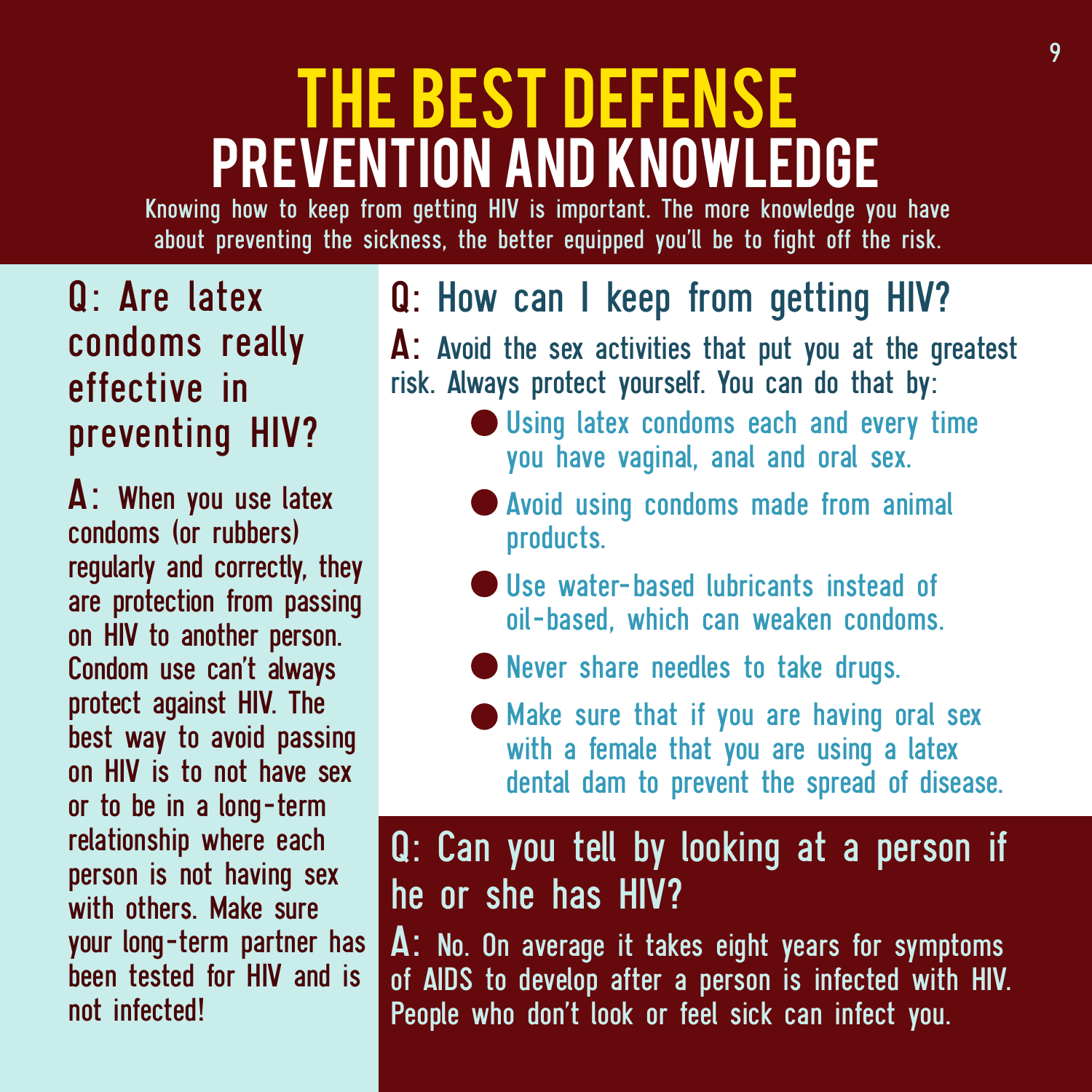10

Q: If I'm HIV-positive, how can I prevent it from becoming AIDS?

A: Take good care of yourself and follow the treatment plan made for you by a doctor or specialist. Take your meds on a regular basis and have regular lab work done to catch any problems that arise early.

Q: I use and inject drugs. What should I do to prevent HIV?

A: STOP USING AND INJECTING DRUGS. Enter a drug abuse treatment program and stick with it. However, if you do continue to inject drugs, never share needles.

### THE TIP-OFF

Condoms for free? Practicing safe sex doesn't have to be expensive. There are places that offer free condoms if you search them out. Some places that often have free condoms

- include: County Health departments
	- STD clinics
	- Planned Parenthood
	- Campus Health Centers
	- **The Internet (search "Free condoms")**

CHECK IT OUT!  $\boxtimes$ [cdc.gov/hiv/](https://www.cdc.gov/hiv/)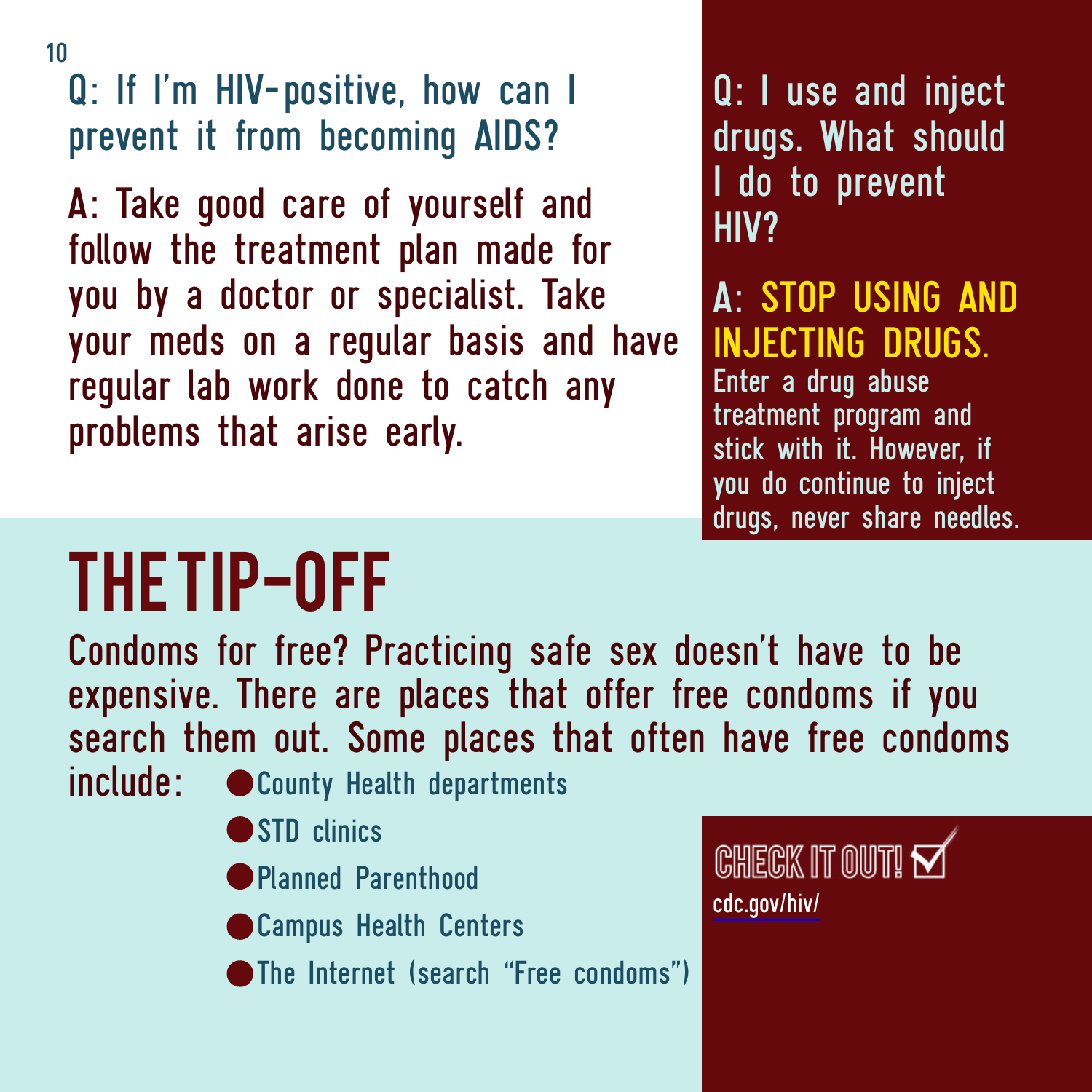### <span id="page-12-0"></span>BEHIND THE SCREEN Getting Tested for HIV

Early screenings for HIV can be invaluable in finding a problem and beginning a treatment plan to deal with it.

| Q: Who should get<br>tested for HIV?   | A: According to the CDC (Centers for Disease Control),<br>all adults should get tested at least once. High-risk<br>individuals such as needle drug users and people with<br>multiple sex partners should be tested more frequently. All<br>pregnant women should be tested, and of course, anyone<br>exposed to the blood of an HIV-infected person. |
|----------------------------------------|------------------------------------------------------------------------------------------------------------------------------------------------------------------------------------------------------------------------------------------------------------------------------------------------------------------------------------------------------|
| Q: Why should I get<br>tested for HIV? | A: It's really important to know about your health. If<br>you're negative, you can take steps to make sure you stay<br>that way. If you test positive, you can start a treatment<br>plan to improve your health with the goal of extending<br>your life. You can also change your behaviors and reduce<br>the chances of infecting others.           |

#### REMEMBER THIS...

You can be HIV-positive and not have any symptoms for years. The only way for you or your partner to know if you're HIV-positive is to get tested.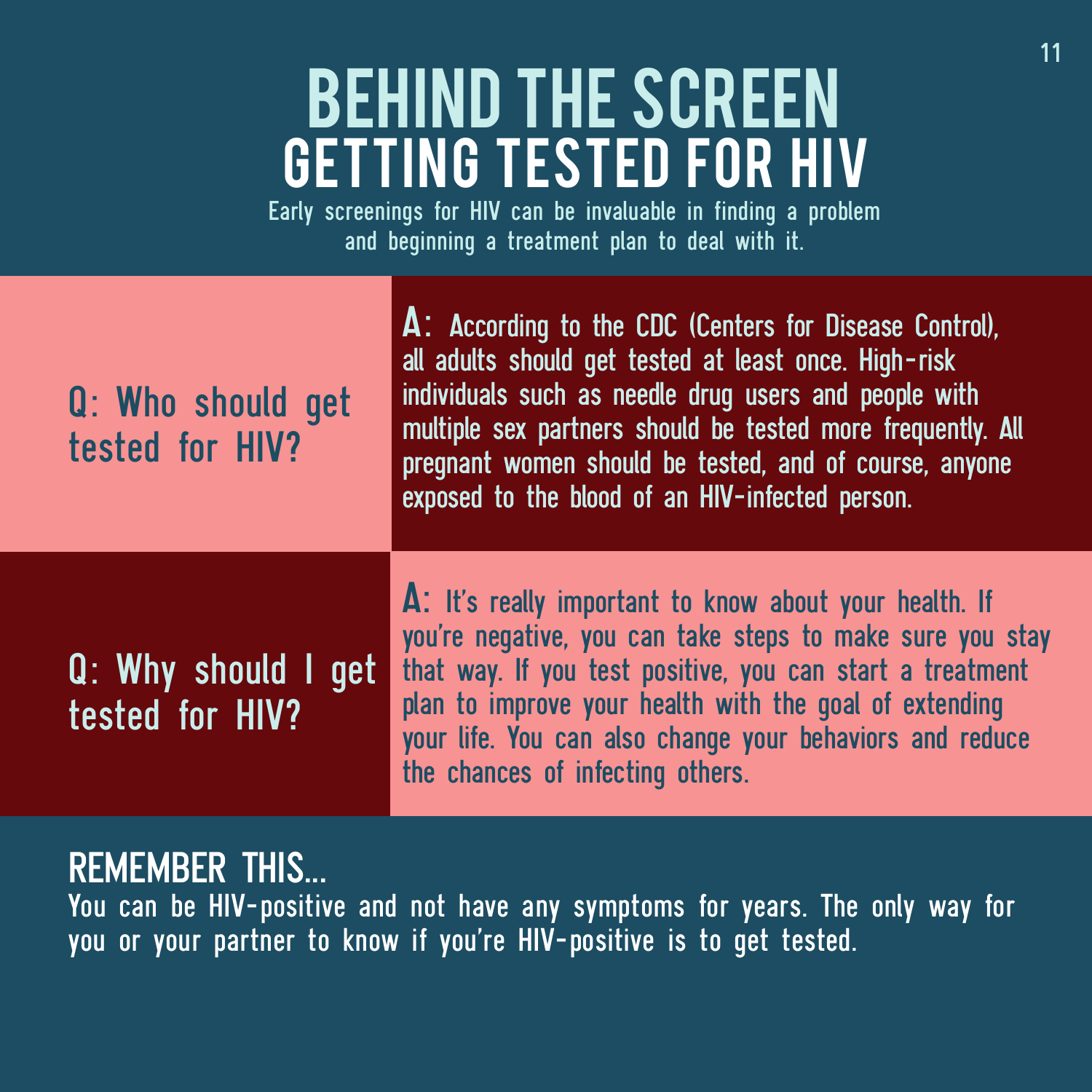#### Q: How often should I get tested?

A: Depends on your circumstances. Get tested at least once if you've never been before. The CDC recommends you get tested at least once a year if you do any of these activities that run the risk of passing the HIV infection to others:

- $\bullet$  Injecting drugs or steroids
- Having sex for money or drugs
- Having sex with multiple partners since your last HIV test
- Having a sex partner who has had multiple partners since your last test Be honest and open with your doctor and ask how frequently you should get tested, based on your circumstances, especially if you have hepatitis, tuberculosis or a sexually transmitted disease such as syphilis. This is your life you're dealing with. And the lives of those around you.

#### Q: What is the test like?

A: It's a simple blood test in which a small amount of blood is drawn from your arm or saliva is collected, sent to a lab and tested. Depending on the area in which you live, it could take less than an hour, a few days or a few weeks to get the results. If you think you've been exposed to HIV, call your doctor or Health Department as soon as possible.

### THE TIP-OFF

Ready to be tested? Ask your health department, doctor or the CDC National AIDS Hotline (1-800-342-AIDS) about a testing location

near you. Testing is confidential, and only you and your doctors will know the results.

CHECK IT OUT!  $\bm{\boxtimes}$ CDC: Get Tested [gettested.cdc.gov](https://gettested.cdc.gov)

<sup>12</sup>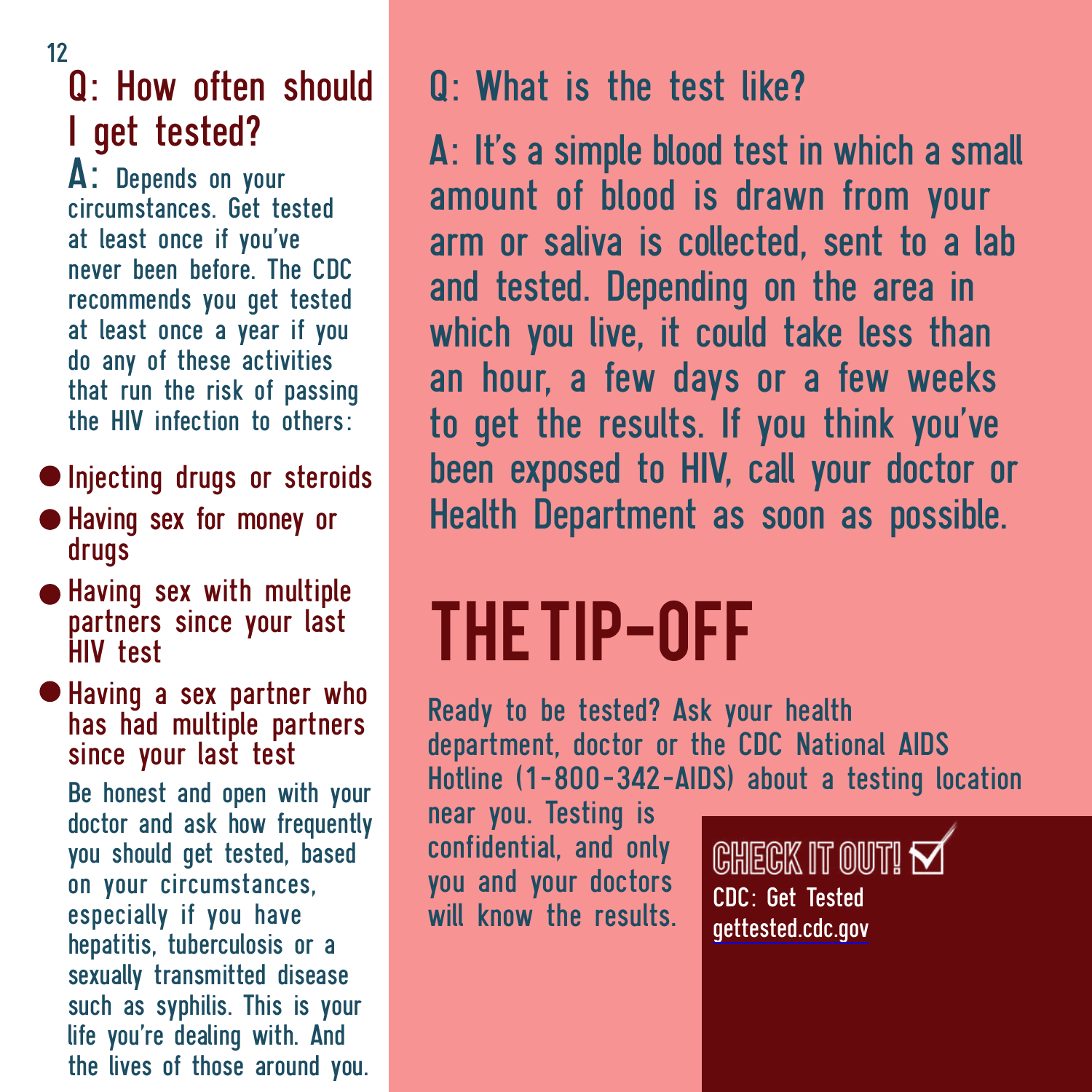#### <span id="page-14-0"></span>TALK IT UP Discussing HIV and AIDS with Your Kids 13

Q: I have kids. How do I go about educating them about the realities of HIV and AIDS?

A: Research indicates that by the time they reach third grade, most children have heard about HIV/AIDS. It's important that they know the facts.

Here are some ways in which you can start a dialogue with your youngster.

#### Start a Conversation

Find a good opportunity to introduce the subject of HIV/ AIDS to your child. Maybe it's after watching a TV show in which a character has the disease, or a commercial for a medication. Ask: "Have you heard of AIDS before? What do you know about the disease?" Let her talk about it and gauge her knowledge on the subject.

#### State the Facts

Use straight-forward, age-appropriate language and tone when presenting the facts. For children under nine years old, you might say:

For older children, you can supply more details:

The human body is made up of billions of cells. Some of these cells are T-cells, which fight disease and keep your body healthy. But if a body gets the HIV virus, that virus kills the T-cells and the body can't fight disease anymore. At that point, that person has AIDS.

AIDS is a disease that can make people very sick. It's caused by a virus  $-a$  tiny germ– called HIV.

If you've already spoken about the inner workings of sexual intercourse with your child, it's important for pre-teens to know how condoms can help protect people from getting AIDS and that it can be transmitted between people sharing drug needles. If you haven't talked about sex with them yet, don't bring it up during initial discussions about AIDS. It's not a good idea for your child's first information about sex to be associated with such a serious disease.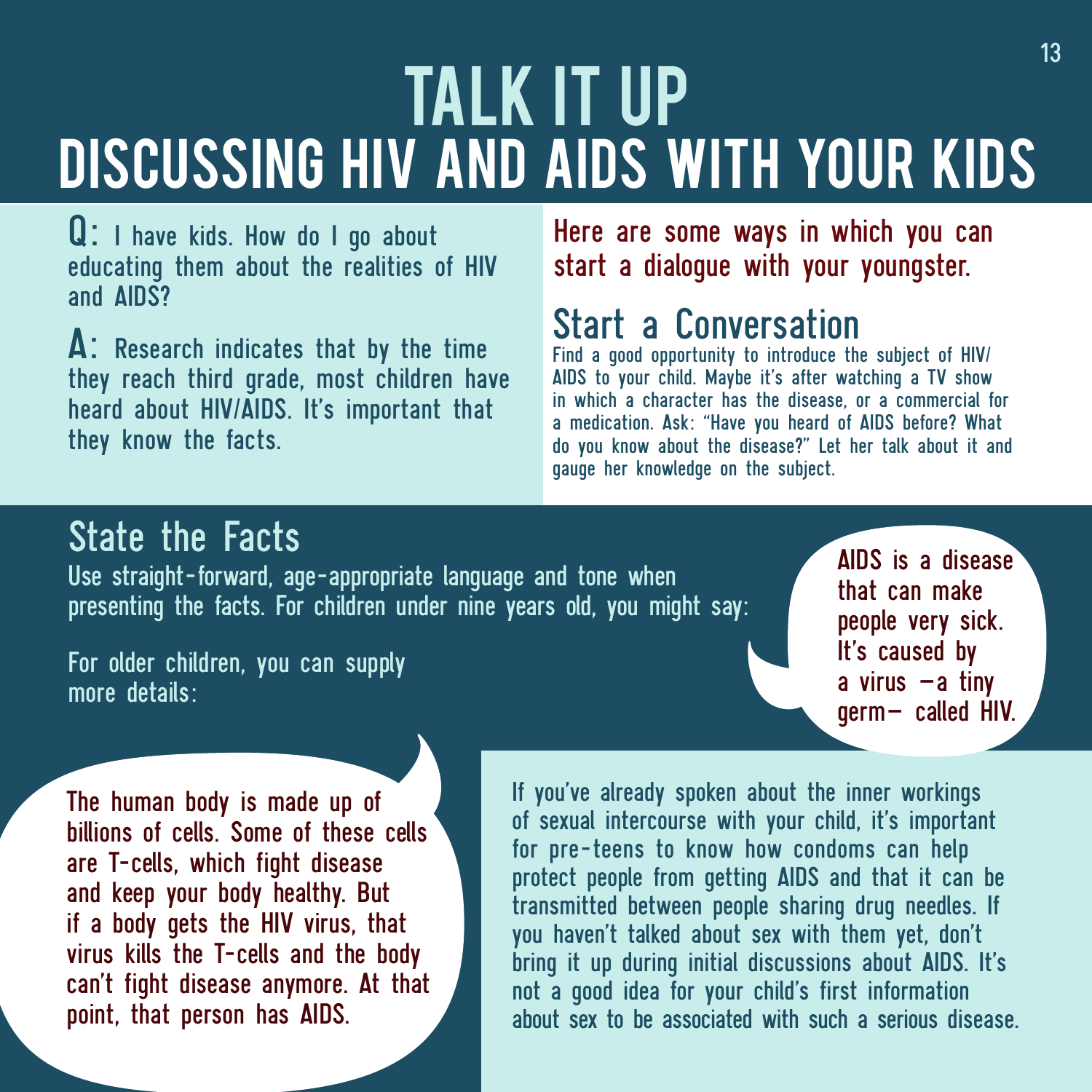#### SET THEM STRAIGHT 14

If your daughter comes home upset because some kids on the playground told her she was going to get AIDS because she scraped her knee, explain to her:

You can't get AIDS from scraping your knee. You're fine. The way people get AIDS is when the body fluids from a person with AIDS mix with another person's fluids. Do you understand?

It's important to remember that for a child to understand the disease, it takes more than just one discussion. Talk about it at various times, calmly and compassionately.

### The Reality of Death

It's quite possible that the subject of death could come up when discussing the realities of AIDS. Be prepared by reading up on the subject. Keep these tips in mind:

- Explain death in simple, easy to grasp terms. Let them know that when someone dies, that person no longer breathes, eats, feels hot or cold or talks. You won't see that person again. It's a part of life.
- **Don't explain that death is like sleep, or that a** dead person is just sleeping. This could instill fear in the child that if he falls asleep, he could die.

#### Build Their Self-Esteem

When kids feel good about themselves and who they are, they're more likely to withstand peer pressure to partake of sex and drug use. So praise them frequently and keep up with their interests, nurturing and encouraging them. Help them set realistic goals to achieve. Doing this will make them less likely to engage in behavior that might put them at risk for being exposed to AIDS.

CHECK IT OUT! [talkwithkids.org/aids.html](http://www.talkwithkids.org/aids.html)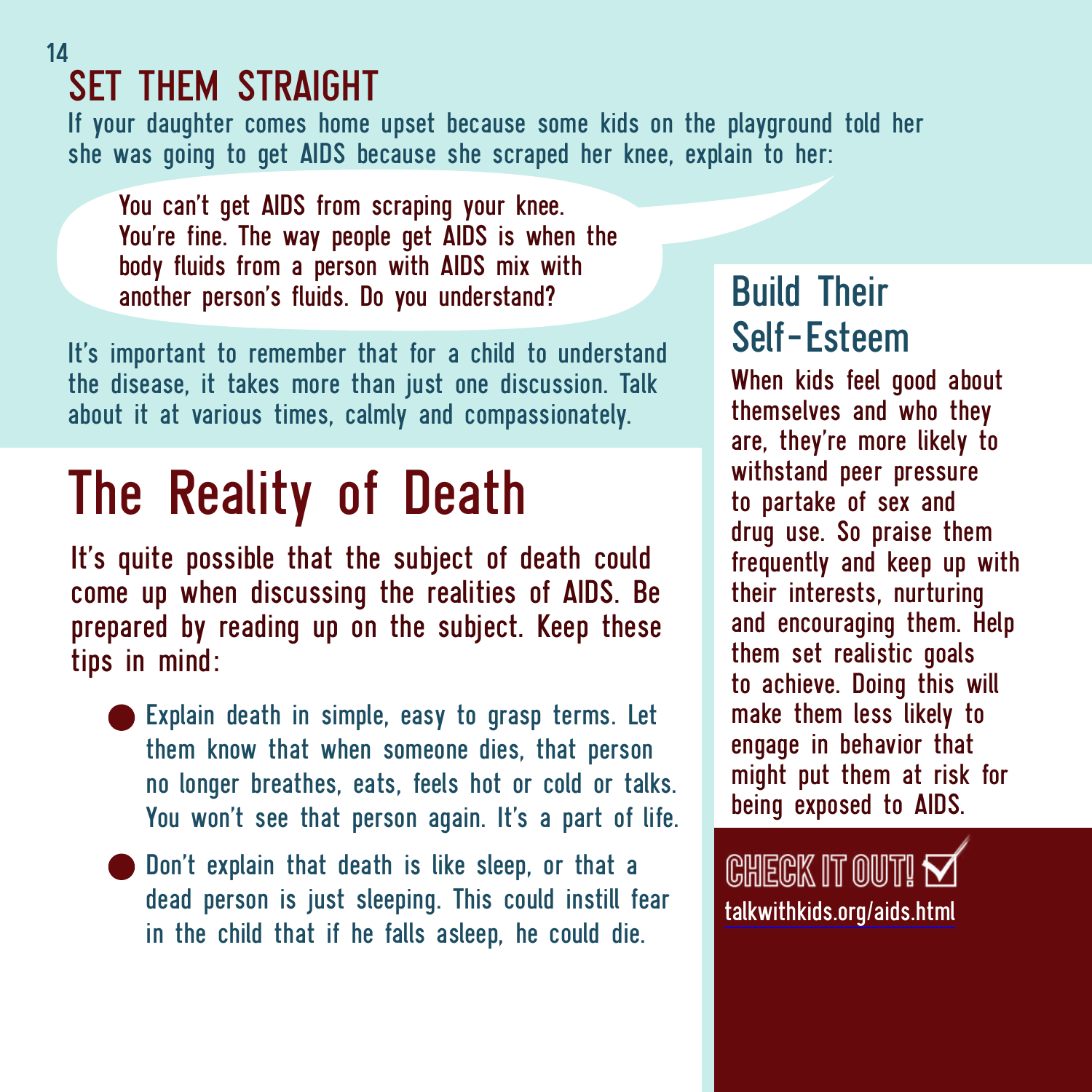## TO TELL THE TRUTH

<span id="page-16-0"></span>Okay. This isn't going to be easy. But if you've tested positive for HIV, it's extremely important for you to be honest with yourself, your caregivers, your family and the people with whom you've had close physical contact. It could well be the toughest thing you've ever had to do. But being honest and brave and taking a course of action and treatment could save your life and the lives of others.

#### TELLING YOUR PARTNER

No two relationships are the same. Figure out the best time to confide in your partner with the details of your positive diagnosis. Avoid "heat of the moment" information bursts, as this is a highly emotional time. If you are unwilling or unable to tell your partner, your doctor or Health Department can help notify him/her. It is extremely important to tell your partner to avoid exposing him/her to HIV. In many states, it's the law to notify all partners.

Q: Who should I tell that I tested HIV-positive?

A: This can take a bit of thinking through. It's nothing to take lightly. Be careful who you tell. Before telling someone, ask yourself...

#### Do they really need to know?

Sharing the news of being HIV-positive with the right people can strengthen personal relationships and provide a support network that'll be helpful to you.

#### TELLING YOUR PREVIOUS PARTNERS

This doesn't get any easier. However, it is very important to tell your previous sex partners or those with whom you've shared needles.

You can talk to your doctor about your options for telling previous partners. You can do it yourself or get help from your doctor or the health department.

Sometimes the health department can notify previous partners without mentioning your name.

It won't do anyone any good to accuse and argue about who gave what to whom. Work together and become a support system for one another, if at all possible.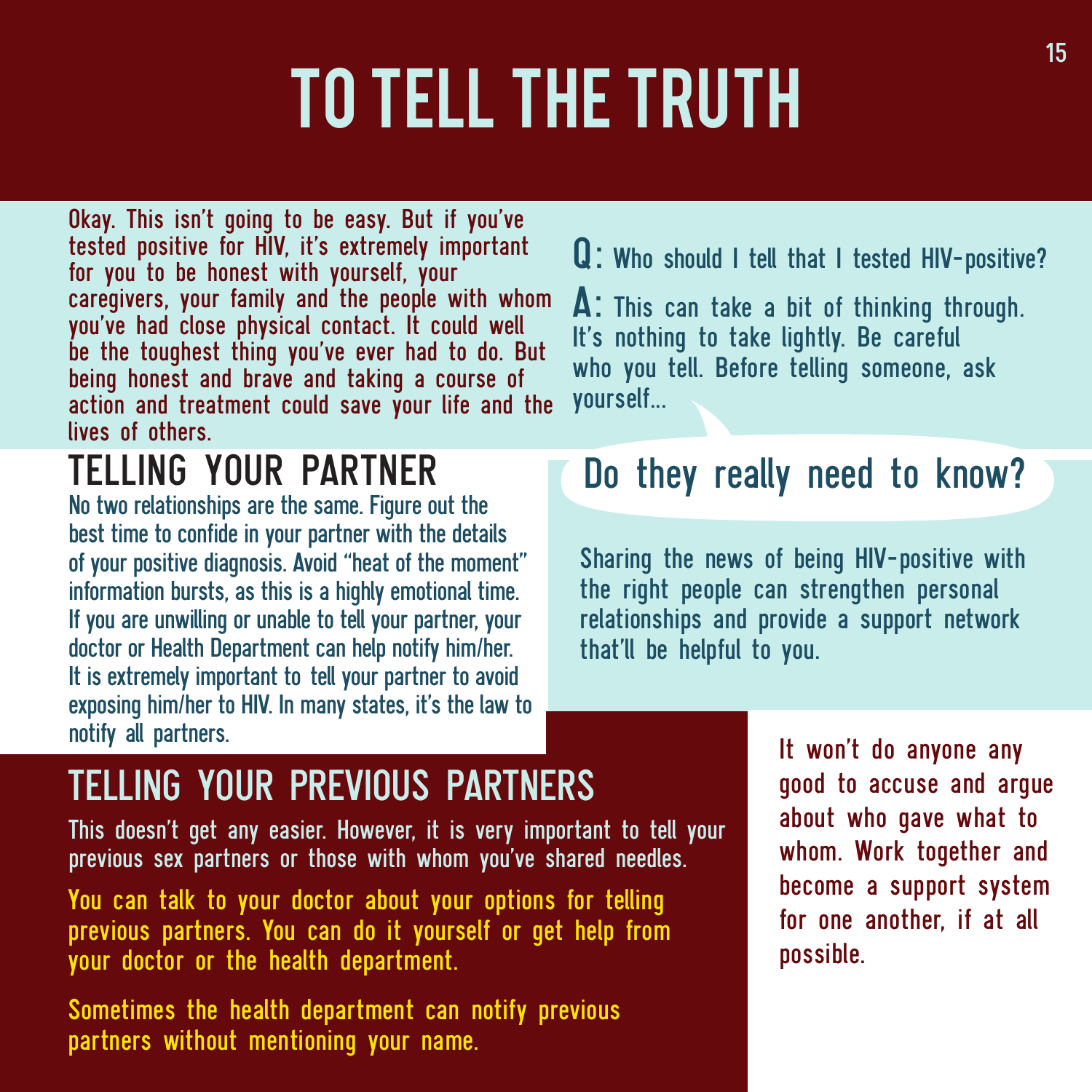#### TELLING YOUR FRIENDS 16

Telling those closest to you, and those you most trust, can teach you how to tell other people in your life. Be prepared for shock, pity, disbelief, helplessness and an endless amount of questions. It's possible that some of your friends will no longer want to be your friend. But your true friends will stick beside you and respect you for who you are, supporting you and guiding you through problems.

#### TELLING YOUR FAMILY

This depends on your family type. You know them best. If they're loving and supportive, your news could strengthen your relationship or cause pain and anxiety. Some family members may be very understanding. It could be the time to tell them things about you you've always wanted to, but didn't have the courage because of your fear of how they'd react. Knowing your family better than anyone, it's your decision as to what you'll tell them.

REMEMBER THIS Having HIV doesn't stop you from being the person you were before you knew your test result.

CHECK IT OUT! [avert.org/positive.htm](https://www.avert.org/positive.htm)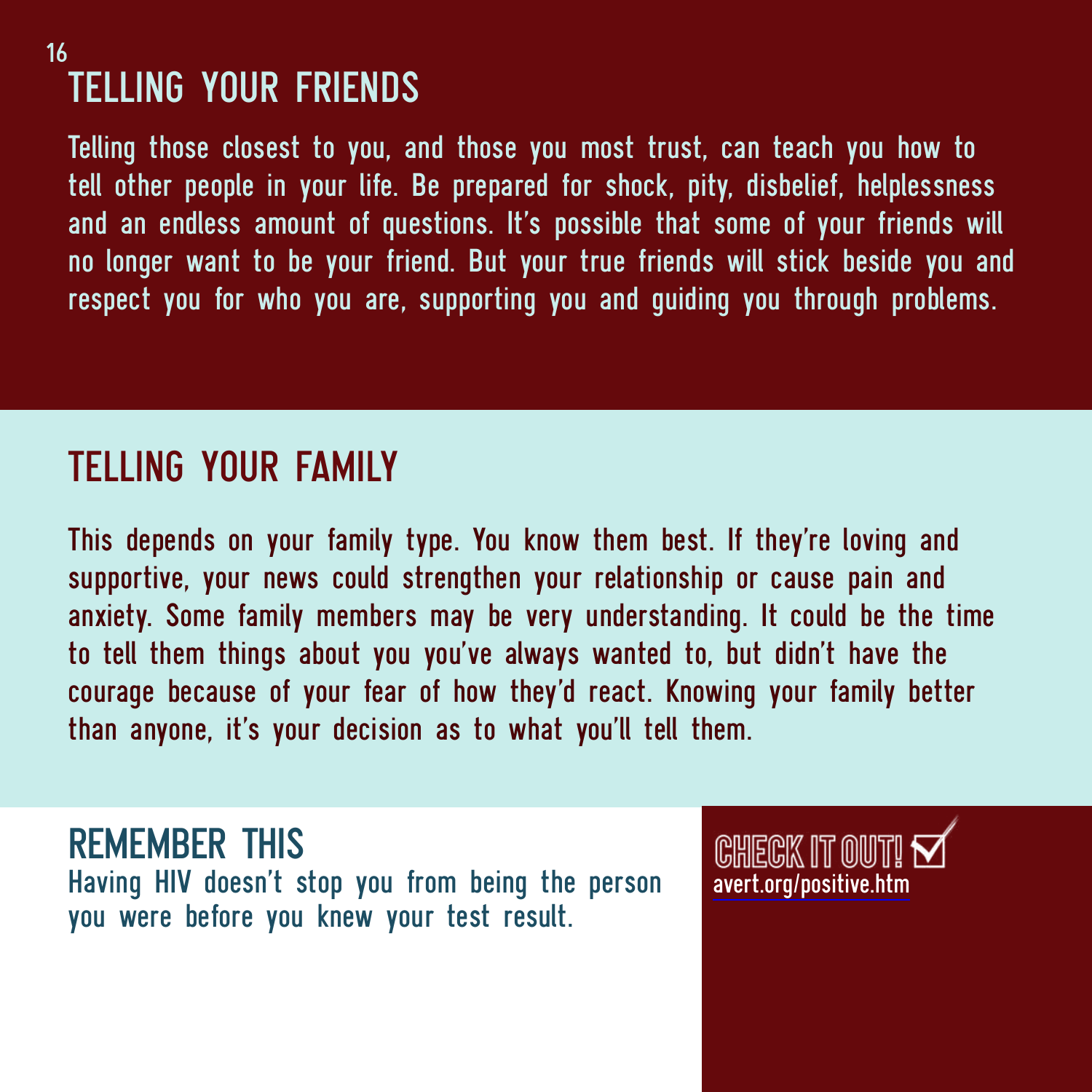### THE TREATMENT PLAN

<span id="page-18-0"></span>Being diagnosed as HIV-positive is a dramatic time in anyone's life, and means a lifetime full of changes and challenges. But it doesn't mean it's the end of life.

#### Q: How is HIV treated?

A: Medicine has made great strides with an HIV-positive diagnosis. There is a variety of treatments available today. These treatments can slow down the progress of HIV infection and in some cases actually stop it altogether. Amazing stuff.

#### Q: What's the first step?

A: Once HIV infection is confirmed, your doctor may start you on a drug treatment plan featuring a combination of anti-HIV drugs. These are sometimes called HAART (Highly Active Anti-Retroviral Therapy). These drugs must be taken every single day, at the same time every day.

#### MISSION: DEFINITION

Retrovirus: An RNA (Ribonucleic acid) virus. Retroviruses have an enzyme that gives them the unique property of transcribing their RNA into DNA. The retroviral DNA can then integrate into the chromosomal DNA of the host cell to be expressed there. HIV, the cause of AIDS, is a retrovirus.

#### Q: What do HIV meds do exactly?

A: HIV medications help you control your HIV by:

LOWERING YOUR VIRAL LOAD

RAISING YOUR T-CELL COUNT, WHICH IMPROVES YOUR IMMUNE SYSTEM

#### Q: Are there side effects?

A: Unfortunately, all HIV medications can produce side effects. These can be:

Diarrhea

- Nausea
- Abnormal body fat distribution

If the meds aren't taken correctly, the virus can mutate into a strain that doesn't respond to treatment of the virus.

Even if you experience some side effects, DO NOT STOP TAKING YOUR MEDS without talking to your doctor. Alert your doctor to all the meds you take: over the counter meds, vitamins, herbal supplements.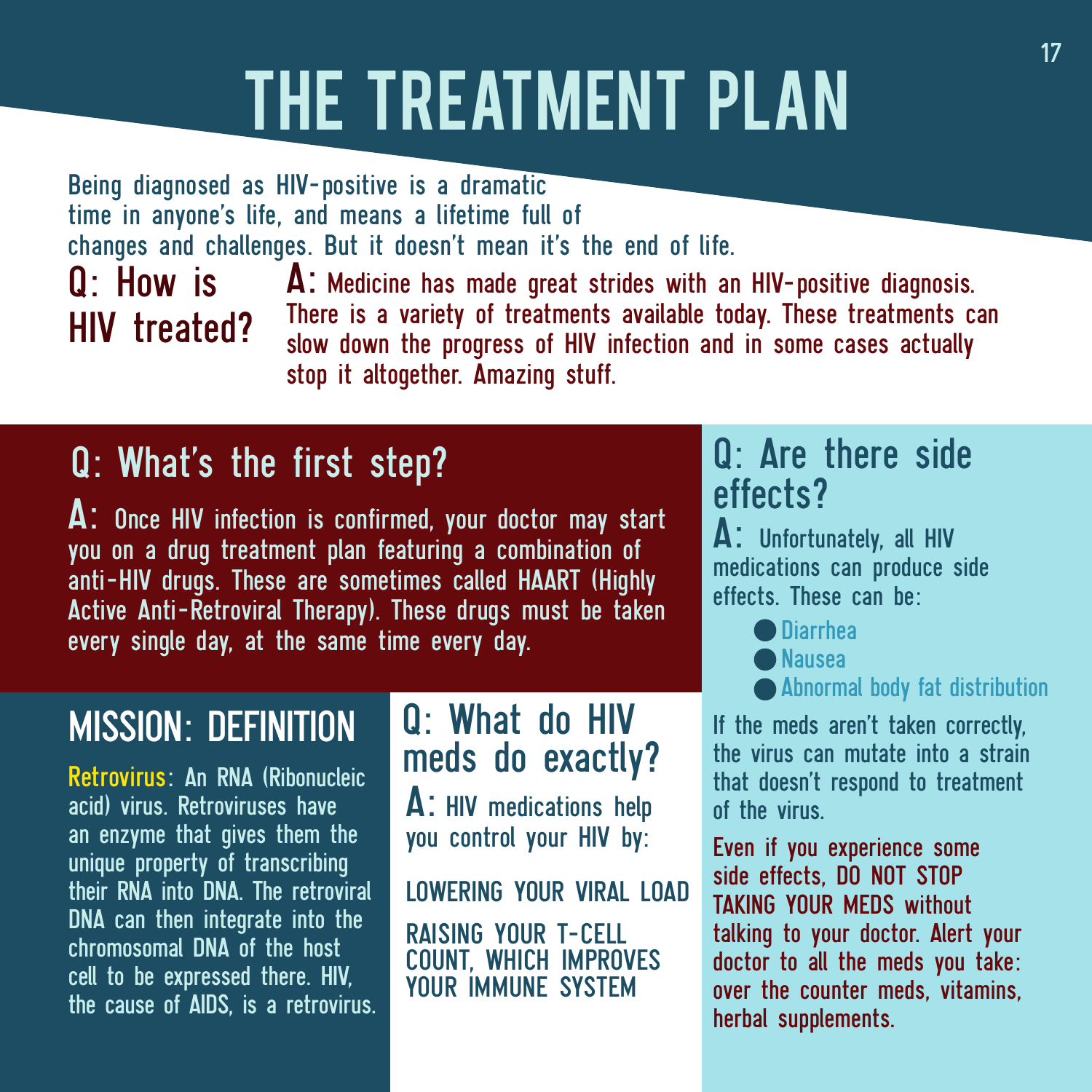18

Q: Do these meds cure HIV? A: No.

Q: Do these meds prevent someone with HIV from passing it to others? A: No, but they can reduce the risk.

#### MISSION: DEFINITION

Antiretroviral: An agent or process effective against a retrovirus, such as a drug to treat HIV.

#### MISSION: DEFINITION

Adherence: Taking medications exactly as prescribed. HIV medications work more effectively if you stay on schedule 95% of the time.

#### Q: What is HIV antiretroviral drug treatment?

A: While not a cure, antiretroviral drugs can stop people from becoming sick for many years. This treatment plan consists of drugs that are taken every day for the rest of a person's life. Antiretroviral treatment keeps the amount of HIV in a person's body low. It stops any weakening of the immune system, letting it recover from damage the HIV may have already caused.

#### These drugs are referred to as:

- **Antiretrovirals**
- **ARVs**
- Anti-HIV or anti-AIDS drugs

Q: Why do I have to take meds at the same time every day? A: The virus can become resistant to the drugs if they're not taken exactly as prescribed. They can stop doing their job. Your doctor may have to prescribe a different combination of HIV medications then.

> CHECK IT OUT! CDC National AIDS Hotline: 1 (800) CDC-INFO (232-4636)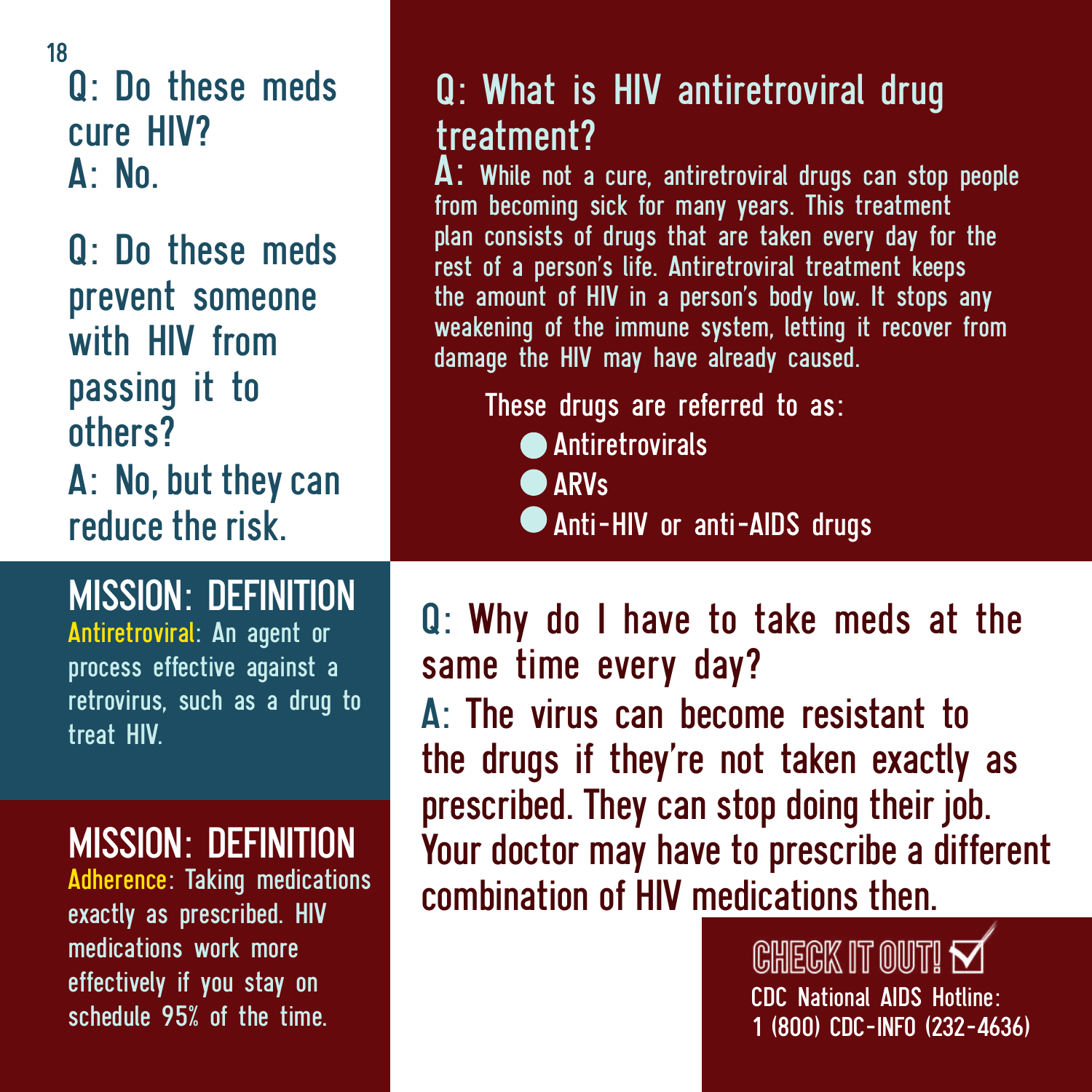#### Q: What is a viral load?

A: Viral load is the amount of virus in your blood. The lower your viral load, the less HIV there is in your body. That's the goal of your treatment: to lower your viral load.

#### Q: How do CD4 + cells help?

 $\mathsf{\Delta}$ : CD4+ (T-cells) are white blood cells that help your body fight infection. The higher your  $CD4+$  cell count, the better your body's chance is of fighting infection.

#### THE TIP-OFF Q: Got any tips for taking meds? A: How about 10 of them?

1.Try to take your meds during a regular daily activity, like watching the news, brushing your teeth or getting ready for bed. Make it part of your daily routine. Pretty soon you'll feel incomplete if you don't do it.

- Set a timer or alarm to go off when it's time to take your meds.
- 3.A pillbox can help you stay organized if you're taking multiple medications.
- Keep a journal of your medication routine so you can track whether you've taken your pills or not.
- 5.Put your meds where you can't miss them, like near the phone or your keys or the coffee maker or your nightstand.
- 6.Always carry an extra dose with you, just in case you're not home when it's time to take your medications.
- 7.Don't forget to take your meds with you if you go away on vacation. Bring enough to last the length of your stay, plus some extra, just in case.
- 8.If you're flying, bring your meds in a carry-on bag in case your luggage is lost or your flight is delayed.
- CDon't wait until your prescription runs out to get a refill. Always refill your meds a week before<br>They run out. they run out.
- Don't go it alone. It's always okay to ask for help.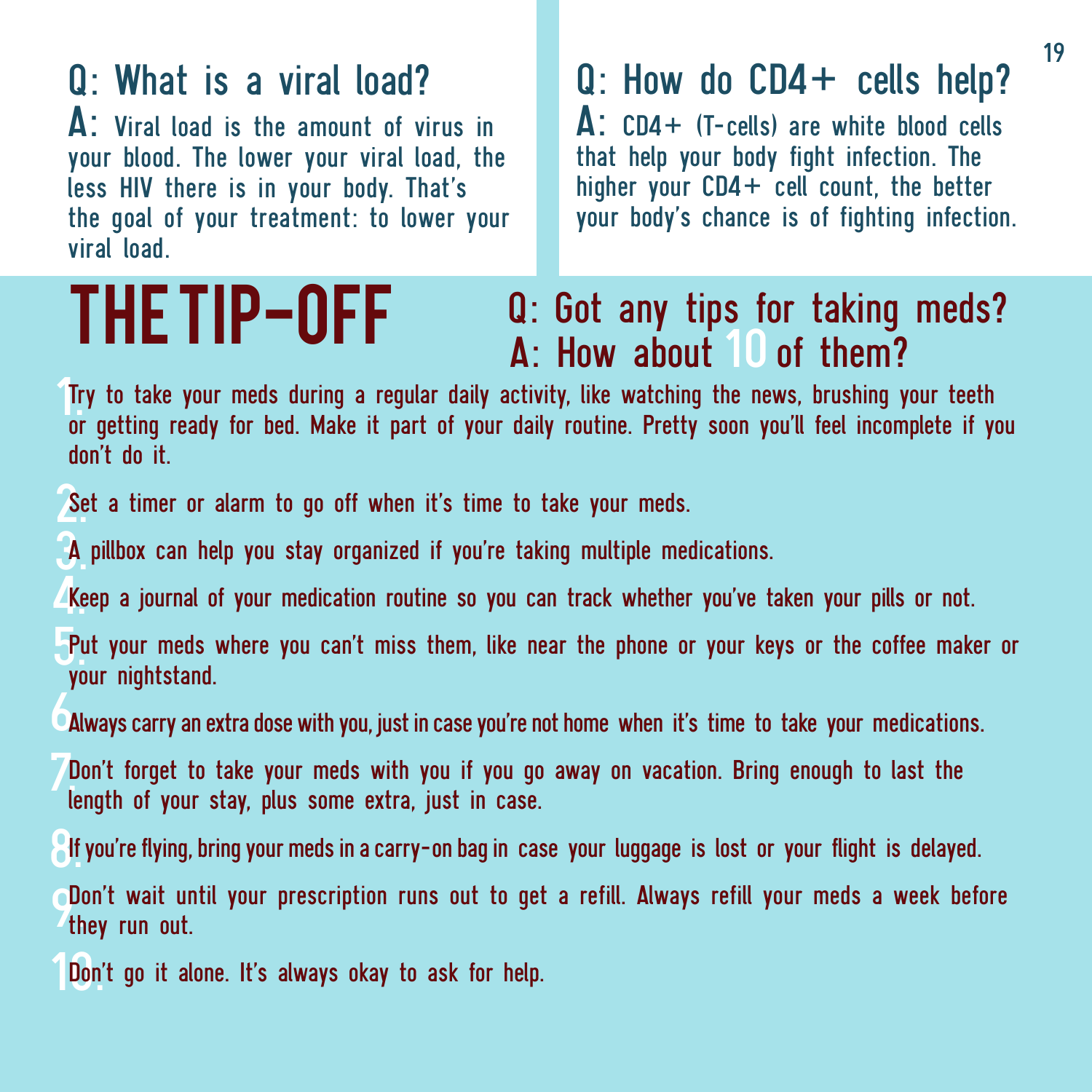## SEEKING SUPPORT

#### <span id="page-21-0"></span>The Help of Support Groups

You're not alone in battling this new challenge. Friends, family or an established support group can help you stick to your treatment plan and provide you with encouragement and direction. Just being there when you need them is invaluable.

Q: What if I don't feel comfortable talking to my friends and family members about this?

A: Seek out your local AIDS Service Organization. Many of them have programs designed to help you stick with your medication schedule.

#### Q: Where can I find the support group that's right for me?

#### A: Here are few ideas:

Look online. There are many resources there for local, regional and national support outlets. Ask your doctor for materials on support groups. Call the National AIDS Hotline: 1-800-342-AIDS (English) / 1-800-344-7432 (Spanish).

Q: LOTS OF PEOPLE ARE DOING THIS AND SEEING REAL RESULTS. IF THEY CAN DO IT, I CAN TOO. RIGHT? A: RIGHT!

CHECK IT OUT!  $\boxtimes$ [healthtalkonline.org/](https://www.healthtalkonline.org/chronichealthissues/HIV/Topic/1719/) [chronichealthissues/HIV/](https://www.healthtalkonline.org/chronichealthissues/HIV/Topic/1719/) [Topic/1719/](https://www.healthtalkonline.org/chronichealthissues/HIV/Topic/1719/)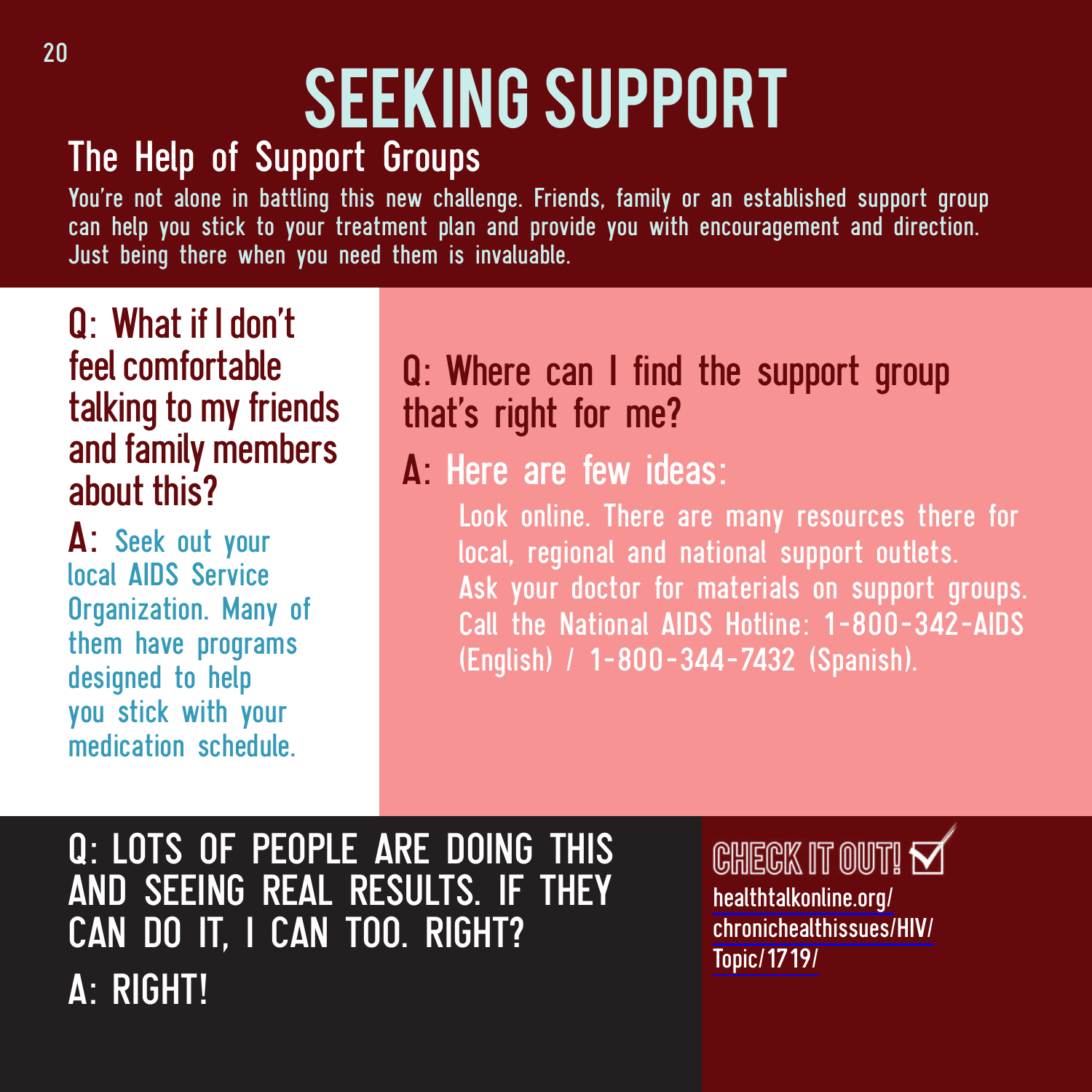### Other Resources

[HIV.gov](https://www.hiv.gov/)

National S.T.D. Hotline Phone: 800-227-8922

Centers for Disease Control CDC AIDS/STD hotline number (1-800-342-2437) or (800)-227-8922 & (800)-243-7889 TTY (800)-344-7432 Spanish Website: [cdc.gov/hiv](https://www.cdc.gov/hiv)

National AIDS Information Clearinghouse Phone: 800-458-5231

American Foundation for AIDS Research 733 3rd Avenue 12th Floor / New York, NY 10017 Phone: 212-682-7440 [amfAR.org](https://www.amfar.org/)

Gay Men's Health Crisis 129 West 20th Street New York, NY 10011 Phone: 212-807-6655

HIV and gay-specific services 715 West 179th Street (corner of Fort Washington Avenue) New York, NY 10033 (212) 795-4226

HIV Testing & Counseling - STD Clinic Howard Brown Memorial Clinic 945 West George Chicago, IL 60657 Contact: Social Services Dept. Phone: 312-871-5777

Pediatric AIDS Foundation 2407 Wilshire Boulevard Suite 613 Santa Monica, CA 90403 [pedals.org](http://www.pedals.org)

San Francisco AIDS Foundation P.O. Box 6182 San Francisco, CA 94101-6182 Contact: Pat Christen, Director In CA: AIDS Hotline, 415-863-AIDS

HIV Care Continuum [hiv.gov/federal-response/policies-issues/hiv](https://www.hiv.gov/federal-response/policies-issues/hiv-aids-care-continuum)[aids-care-continuum](https://www.hiv.gov/federal-response/policies-issues/hiv-aids-care-continuum)

HRSA: Health Resources & Services Administration [hab.hrsa.gov](https://www.hab.hrsa.gov/)